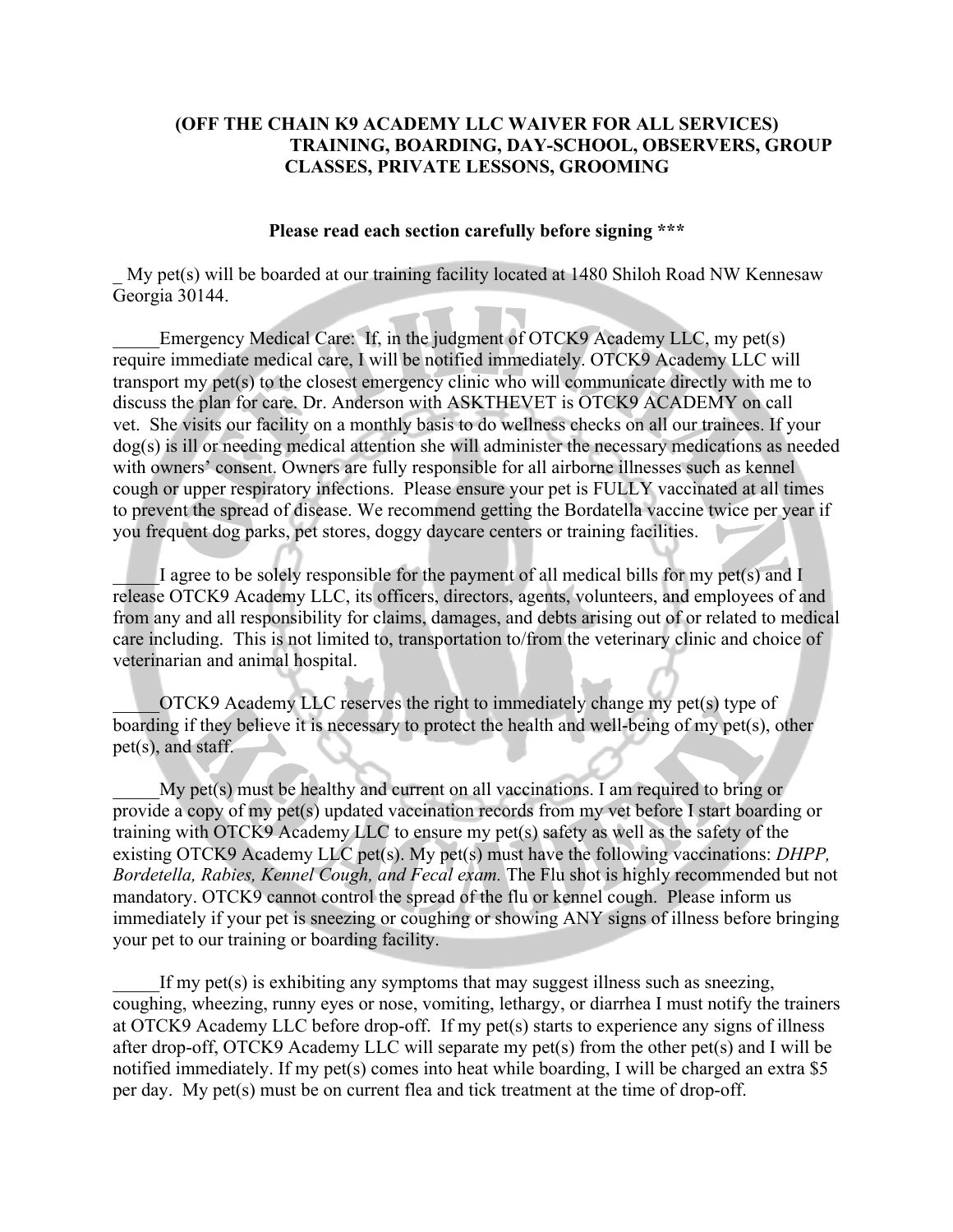I acknowledge and understand that there are certain risks involved in boarding, including but not limited to, dog bites, insect bites, dog fights, scratches, bruises, loss of weight due to "separation anxiety" and the transmission of disease. Any medical expenses will be my responsibility and I release OTCK9 Academy LLC Academy and all employees and Independent Contractors of any and all liability.

All charges must be paid in full upon pick-up of my pet(s). Pet(s) left 3 days beyond the agreed pick-up date will become the property of OTCK9 Academy LLC and handled accordingly.

Owner must provide my pet(s) food from home. If OTCK9 provides food, we will charge and additional \$2 per day. (Nutro Dog Food)

I acknowledge that all bedding or toys have been washed and disinfected prior to drop off. I understand that OTCK9 Academy LLC cannot guarantee that items will be returned in the same condition.

## **By submitting/signing this form,**

a. I agree with all the terms listed hereof.

 b. I release, indemnify, and agree to hold OTCK9 Academy LLC harmless from all manner of damages, claims, loss, liabilities, costs, or expenses, causes of actions or suits, whatsoever in law or equity. This is to include without limitation, attorney's fees and related costs arising out of or related to the services provided by OTCK9 Academy LLC except which may arise from the sole gross negligence or intentional and willful misconduct of OTCK9 Academy LLC, including, without limitation, (i) any inaccuracy in any statement made by myself or information provided by me to OTCK9 Academy LLC, (ii) my pet(s), including but not limited to destruction of property, pet(s) bites, injury, and transmission of disease, and (iii) any action by me which is in breach of the terms and conditions of this agreement.

 c. This agreement covers the current relationship between OTCK9 Academy LLC and me (the owner). Each time I bring my pet(s) to OTCK9 Academy LLC, I affirm the terms of this Agreement, and the truthfulness and accuracy of all statements I make in this Agreement.

 d. I fully acknowledge that if my pet(s) is left and or abandoned at OTCK9 for more than 72 hours my pet(s) will be surrendered to the local authorities and or animal control. I fully release OTCK9 and all staff members of all liability. Pet(s) abandonment is cruel and a crime and will not be tolerated.

 e. I fully acknowledge and understand that my pet(s) will be trained with slip collars, prong collars, chain martingales, long leads, drag leads, place kits, gentle leaders and any other approved training equipment the trainer deems necessary to help better communicate with my pet(s).